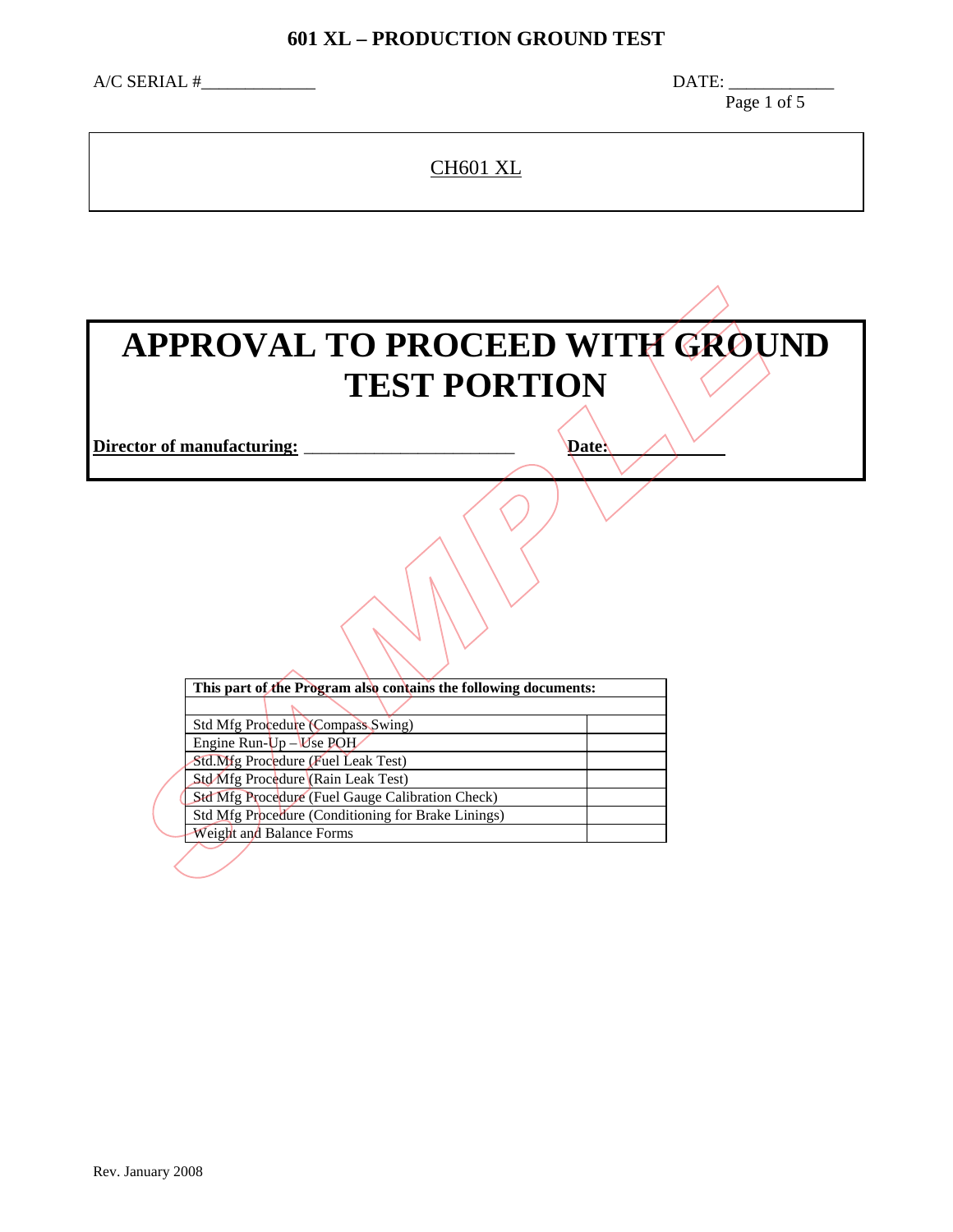$A/C$  SERIAL  $\#$ DATE: \_\_\_\_\_\_\_\_\_\_\_\_ Page 2 of 5

### **PLACE WEIGHT AND BALANCE DOCUMENTATION**

#### **HERE WHEN COMPLETED FROM**

**Weight & Balance Installed equipment list**  HERE WHEN COMPLETED FROM<br>Weight & Balance<br>Installed equipment list<br>and the complete list<br>and the complete list<br>and the complete list<br>and the complete list<br>of the complete list<br>of the complete list<br> $\mathcal{L}(\mathcal{L})$ 

Rev. January 2008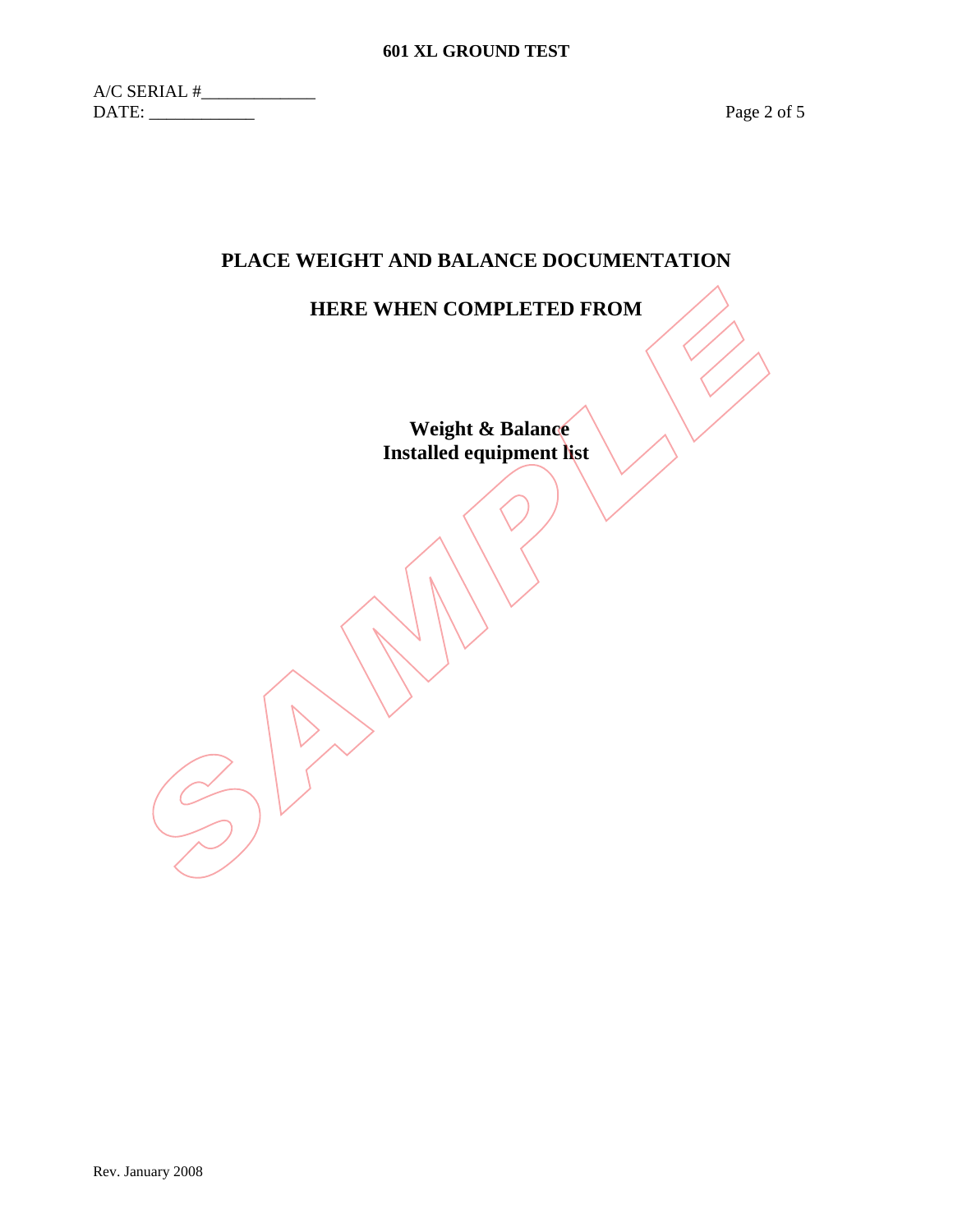Rev. January 2008

| $A/C$ SERIAL # |  |
|----------------|--|
| DATE:          |  |

#### *All deficiencies found during ground test must be entered on the ground test snag list. If no deficiencies are found state so on the same snag list.*

## **GROUND TEST ONLY**

 Tire pressure (visual) Wheel fairing (option) Spinner (option) Cowl - fasteners Oil quantity (+markings) Exhaust secure Fuel cap(s) - vent(s) Fuel drains Fuel Leak Test - Ref. Std. Procedure Horizontal tail  $+$  trim tab Vertical tail Ailerons + flaps - Ref. Std. Procedure Stall warning (option) All inspection panels secured Wheel fairing (option)<br>
Spinner (option)<br>
Covil - fasteners<br>
Oid quantity (+markings)<br>
Exhaust secure<br>
Thel can (Sb) - vent(s)<br>
Fuel Leak Test - Ref. Std. Procedure<br>
Horizontal tail + trim tab<br>
Ailerons + flaps - Ref. Std.

- $\Box$  Landing light (option)
- $\Box$  Taxi light (option)
- $\Box$  Strobe L+R (option)
- $\Box$  Position light  $\angle$ +R (option)

### **Check:**

 Canopy, locks, keys  $Seta$  belts + harness  $\text{Controls}\left(\text{stick}, \text{ pedals} + \text{brakes}\right)$  Trim - Movement + Indicator position Flaps - Movement + Indicator position Engine (throttle, choke and carburetor heat) Ventilation Function

 $\Box$  Hot air Function (option) Switches + fuse Function Auxiliary fuel pump Function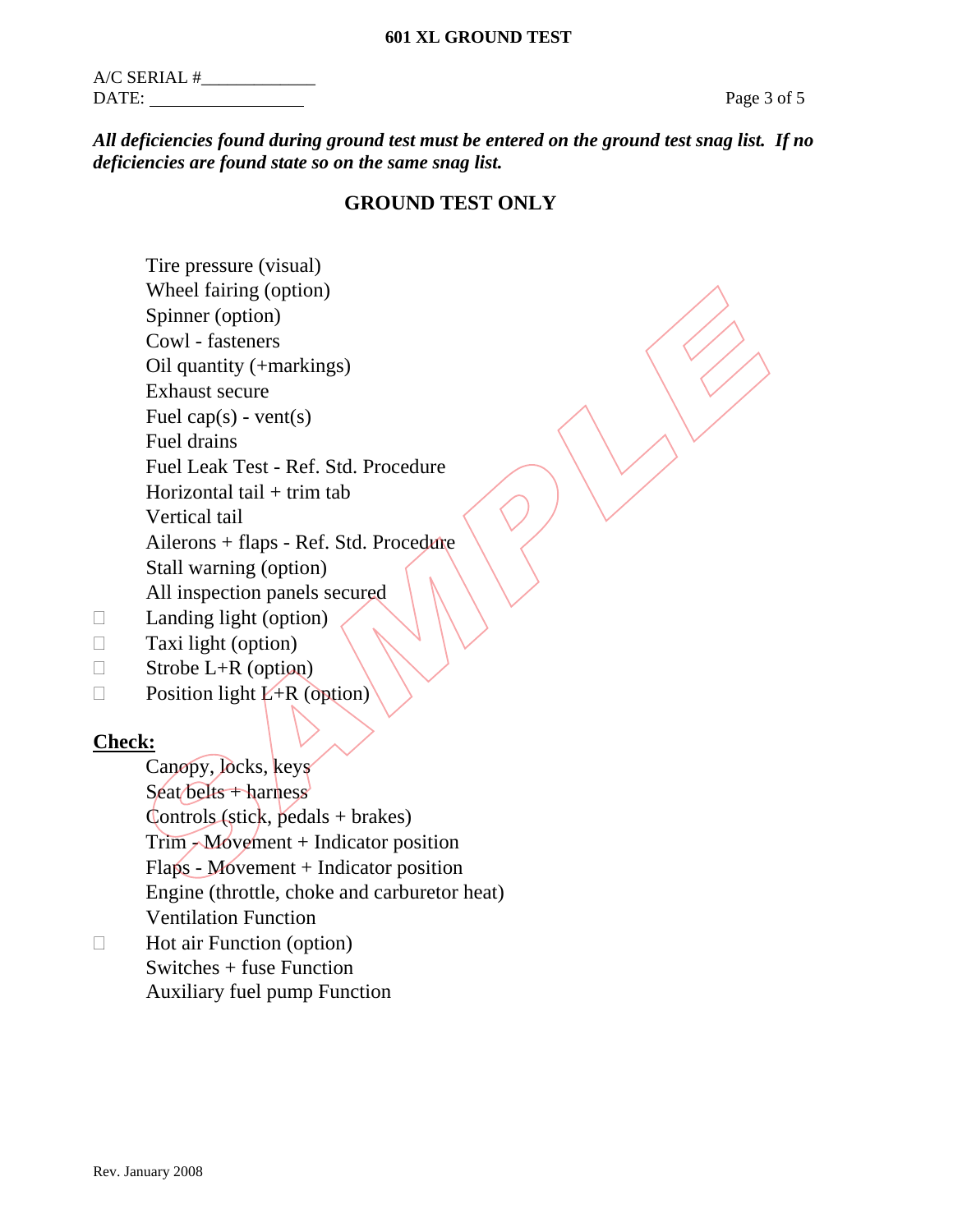#### **601 XL GROUND TEST**

A/C SERIAL #\_\_\_\_\_\_\_\_\_\_\_\_\_ DATE: Page 4 of 5 Fuel valve Function Fuel gauge calibration - Ref. Std. Procedure Compass Swing - Ref. Std. Procedure Engine Run-Up - Ref. POH Brake Conditioning - Ref. Std. Procedure Stall warning horn Function (option) Instrument markings (Use POH) Instrument calibration if required. (Use POH) Placards (Use POH) Fire extinguisher installed (option)  $\Box$  Perform rain leak test (Follow Std. Procedure)  $\Box$  Perform fuel leak test (Follow Std. Procedure)  $\Box$  Perform Fuel gauge test. (Follow procedure and complete form) Altimeter: Set  $Zp=0m$  Read P= Set P=1,013bar Read Zp $\geq$  ft Airport altimeter Zpa=\_\_\_\_\_\_\_\_\_\_ft Press=\_\_\_\_\_\_\_\_\_bar  $Temp=\qquad \qquad \qquad \qquad \overset{\circ}{\mathcal{C}}$ **Start engine:** Master ON Aux. fuel pump ON Choke CLOSED Carb Heat OFF Throttle, IDLE Mag. Key on START Check oil pressure =\_\_\_\_\_\_\_bar (Range in POH) Instrument markings (Use POH)<br>
Instrument calibration if required. (Use POH)<br>
Placards (Use POH)<br>
Placards (Use POH)<br>
Fire extinguisher installed (option)<br>
Fire extinguisher installed (option)<br>
Enform fuel lead test (Follo